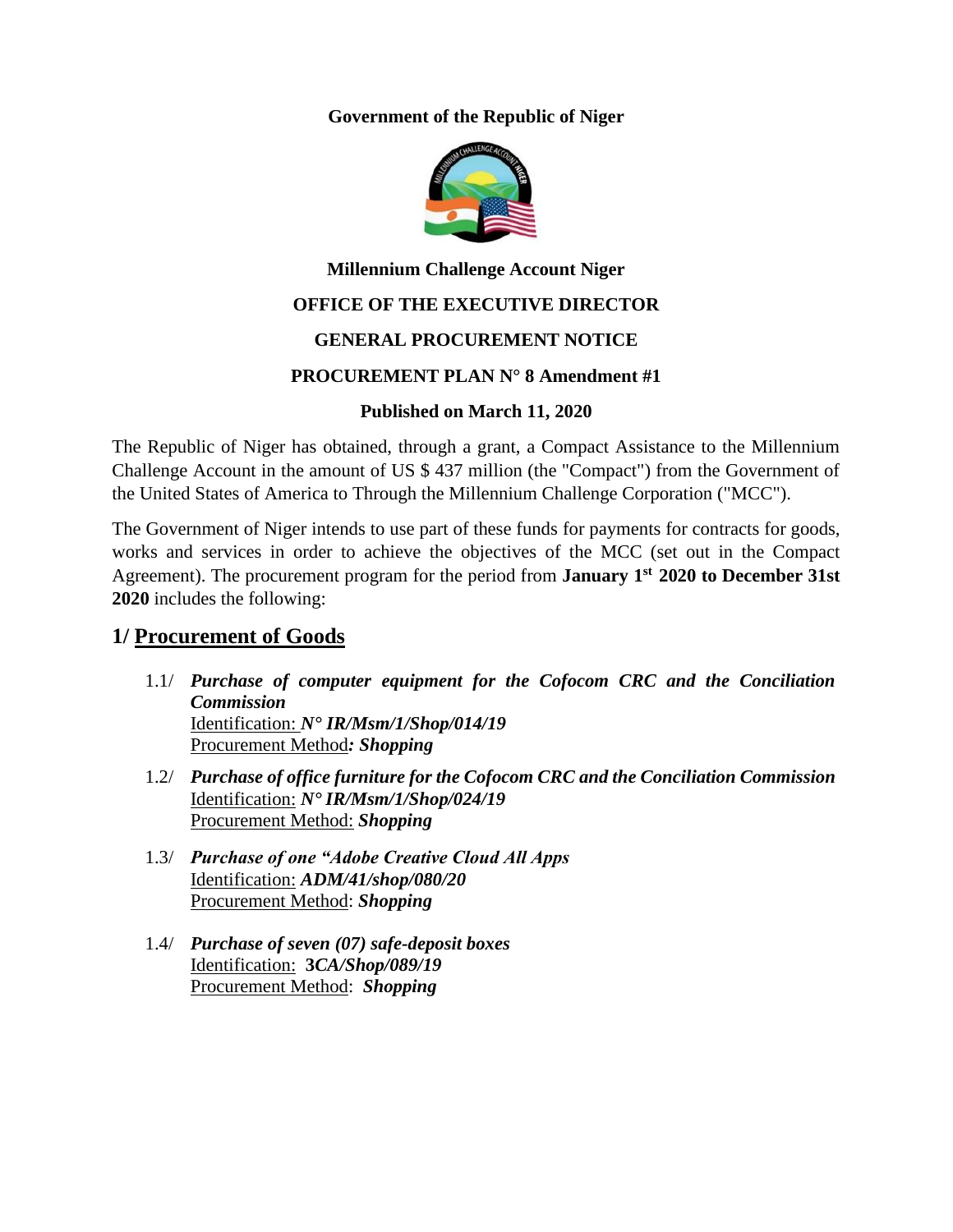- 1.5/ *Office supplies and field tools* Identification: *IR/MSM/1/Shop/0097/19* Procurement Method: *Shopping*
- 1.6/ *Arcgis Pro+extension (1 license)* Identification: *ADM/41/Shop/096/19* Procurement Method: *Shopping*
- 1.7/ *UPS batteries for server room* Identification: *ADM/41/Shop/100/19* Procurement Method: *Shopping*
- 1.8/ *Acquisition and installation of a generator for the Maradi office (including a shelter)* Identification: *CR/PRAPS/5/Shop/104/19* Procurement Method: *Shopping*

### **2/Consultants services**

### **2.1/ Firms**

- 2.1.1/ *Technical assistance for the sustainable management of the 22 livestock markets* Identification: *CR/PRAPS/3/QCBS/0093/19* Procurement Method: *QCBS*
- 2.1.2/ *NGO recruitment for updating the Community Development Plan of Konni, Tsernaoua, Tanda, Gaya and Tounouga* Identification: *IR/MSM/1/QBS/098/19* Procurement Method: *QBS*
- 1.1.3/ *Capacity building of National System of Statistics* Identification: *IR/Pr/3/QCBS/0024/20* Procurement Method: *QCBS*

### **2.2/ Individual Consultants**

- 2.2.1/ *Selection of Technical Evaluation Panelists*  Identification: *ADM/41/IC/026/19* Procurement Method: *IC*
- 2.2.2/ *Recruitment of a consultant for the identification of recycling channels and development of a waste management plan within the Compact implementation* Identification: *ADM.Esp/IC/035/19* Procurement Method: *IC*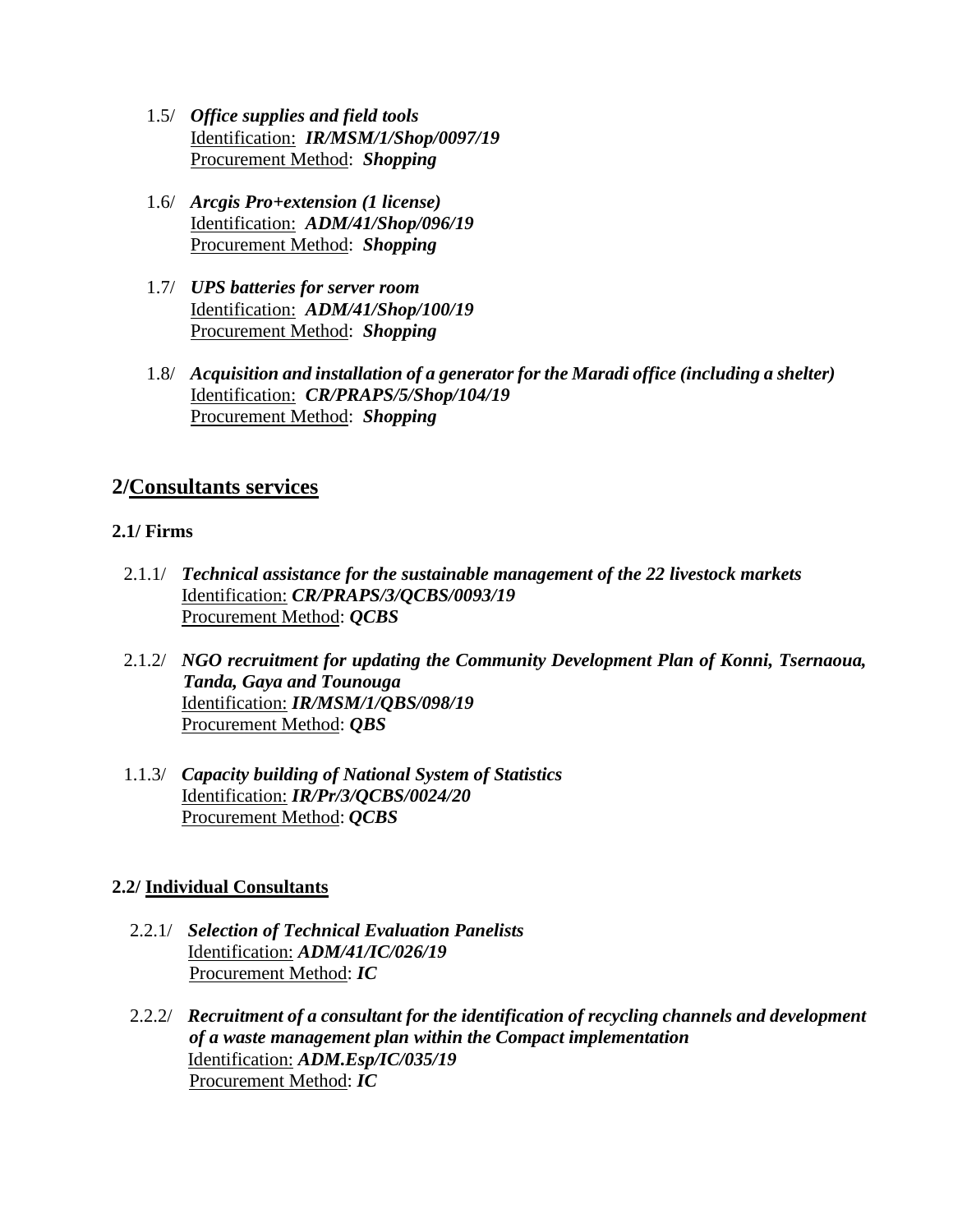- 2.2.3/ *Recruitment of one (1) individual consultant for capacity building of service providers who develop project files to promoters in the 4 regions (Grant Facility)* Identification: *CR/CRAB/2/IC/033/19* Procurement Method: *IC*
- 2.2.4/ *Recruitment of a consultant to assist the manager of private sector engagement in the organization of match making events, networking fairs in the intervention areas of the compact and in Niamey* Identification: *CR/car/4/IC/059/19* Procurement Method: *IC*
- 2.2.5/ *Consultant for the training of Cofocom / GI members in computer applications: word, excel and internet"* Identification: *IR/MSM/1/IC/075/19* Procurement Method: *IC*
- 2.2.6/ *Recruitment of a consultant for the training of Cofocom / GI members in Electronic and physical archiving of the Land project records"* Identification: *IR/MSM/1/IC/076/19* Procurement Method: *IC*
- 2.2.7/ *Recruitment of a consultant for capacity building of Private Sector Partnership Fund beneficiaries* Identification: *CR/CRA/2/IC/105/19* Procurement Method: *IC*
- 2.2.8/ *Recruitment of four (4) Administration Logistics Finance Assistant for CRA and PRAPS* Identification: *CR/2CA/IC/106/19* Procurement Method: *IC*

## **3/ Non-Consultant Services**

- 3.1/ *IDIQ Natural Ressource Management for CRA and PRAPS* Identification: *CR/2CA/CB/065/19* Procurement Method: *CB*
- 3.2/ *Recruitment of a communication agency for campaigns sensibilization* Identification: *CR/PRAPS/3/Shop/0095/19* Procurement Method: *Shopping*
- 3.3/ *Installation of laboratory equipment already acquired* Identification: *CR/Praps/1/Shop/0108/19* Procurement Method: *Shopping*
- 3.4/ *Acquisition and training for electronic platform for managing the environmental and social performance of MCA-Niger's activities, including five (5) licenses*